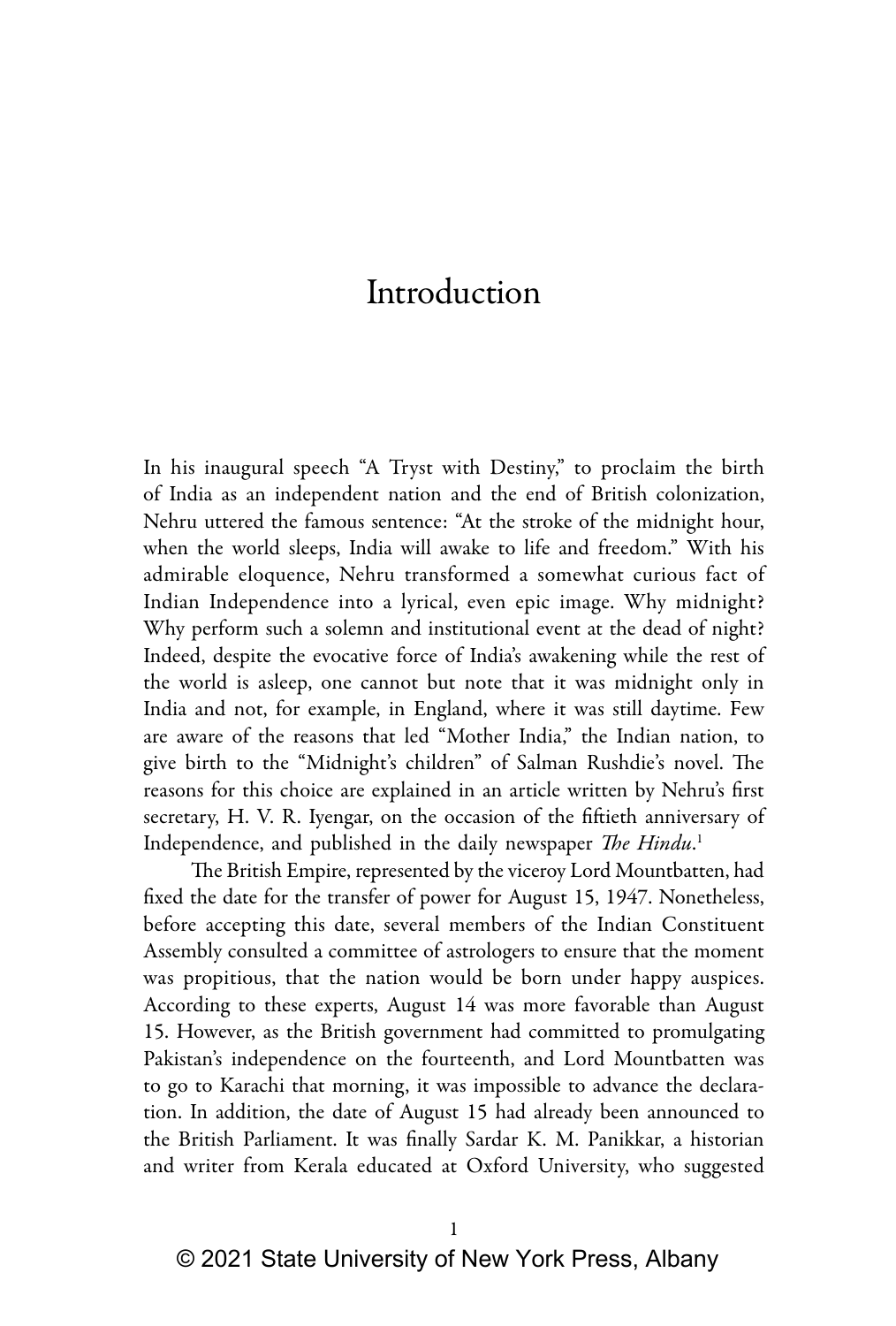#### 2 WORDS OF DESTINY

the solution to the conflict between the pragmatic requirements of the British and the celestial constraints. Having demonstrated his diplomatic skills on this momentous occasion, Panikkar went on to become one of India's ambassadors after Independence. He suggested that the Constituent Assembly gather on August 14 at 11:00 p.m., but that the oath be sworn at midnight. Hence, by this chronological compromise the date set by the British was respected, but without contravening the astrological directives.

However anecdotal it may seem, this event perfectly illustrates the convergence within a single institution, the Indian Constituent Assembly, of the values of independence, modernity, and secularism embodied in the progressive leader Nehru, and the traditional Brahmanical values that stipulate the prerequisite of an astrologer's opinion in order to ensure the success of any undertaking. In this case, the creation of a nation.<sup>2</sup> This episode could be read as a discrepancy, a contradiction, between the "content" of the proclamation of Independence, promoting an enlightened and democratic India, and its "form," driven by an obscurantist India with its local "superstitions." Nehru can be seen as having ceded to the pressure exerted by some of the particularly conservative members of the Constituent Assembly. Nonetheless, looking more closely at his speech, the title to start with, one notices that India's future is not represented solely in political terms, and the idea of a transcendent destiny, determined by superior powers, is crucial to the message he addresses to the Indian people. Although any inaugural speech pronounced before a nation is necessarily rhetorical, the words Nehru chose are far from inconsequential:

At the dawn of history India started on her unending quest, and trackless centuries are filled with her striving and the grandeur of her success and her failures. Through *good and ill fortune* alike she has never lost sight of that quest or forgotten the ideals which gave her strength. *We end today a period of ill fortune* and India discovers herself again. . . .

The *appointed day* has come—*the day appointed by destiny*—and India stands forth again, after long slumber and struggle, awake, vital, free and independent. The past clings on to us still in some measure and we have to do much before we redeem the pledges we have so often taken. Yet the turning point is past, and history begins anew for us, the history which we shall live and act and others will write about.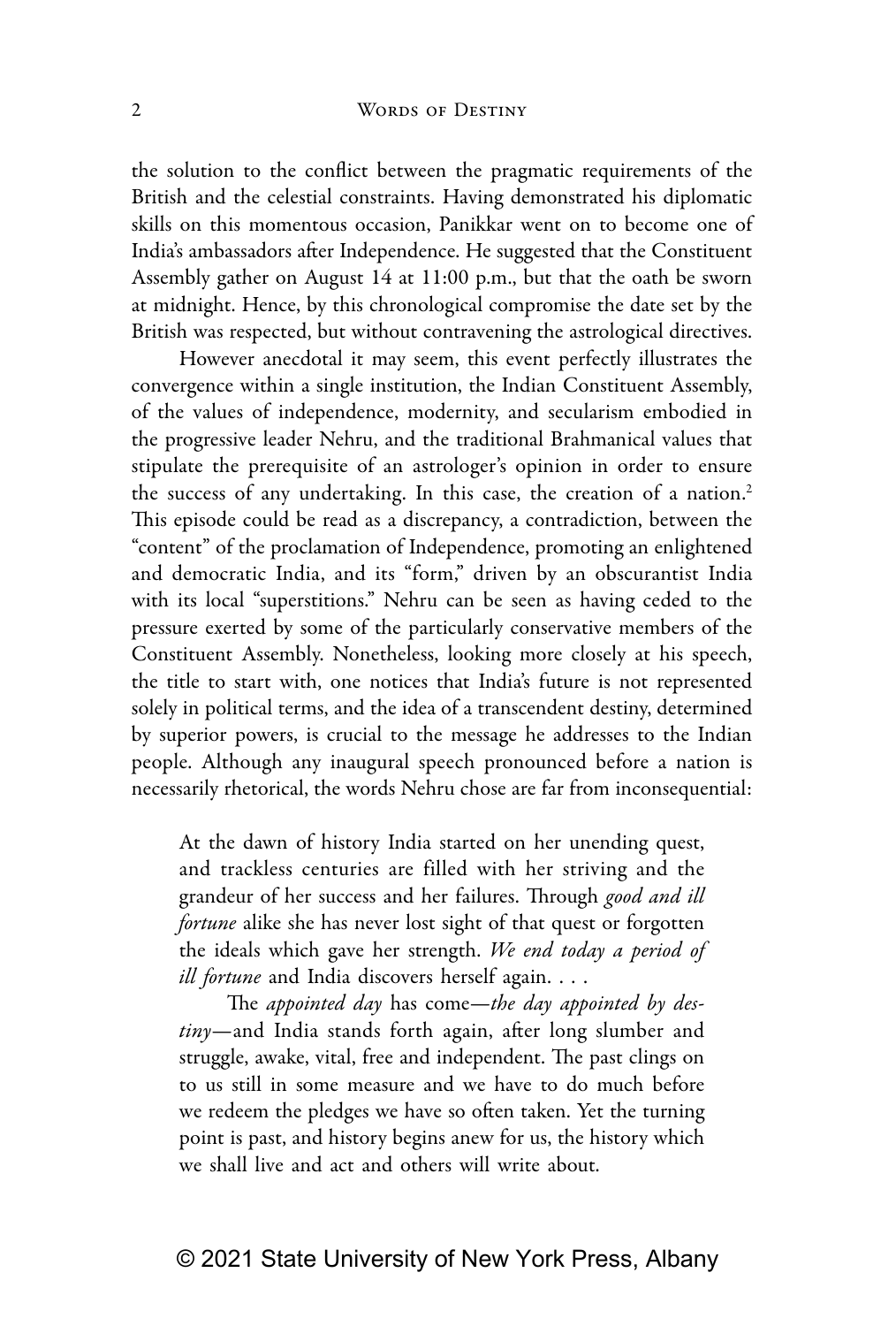It is a *fateful moment* for us in India, for all Asia and for the world. A *new star rises*, the star of freedom in the east, a new hope comes into being, a vision long cherished materialises. May *the star never set* and that hope never be betrayed!<sup>3</sup>

British colonization is described as *a period of ill fortune*, Independence Day was *appointed by destiny*, and India's future is a *new star* rising in the east. Of course, Nehru's speech also contains numerous passages that evoke the ideas of freedom, responsibility, struggle, and work, and we are in no way contesting Nehru's secularism here by attributing an occult astrological significance to his words. Nehru was quite simply an outstanding orator who knew how to address the nation. His representation of a change of era in transcendent and fatalistic terms corresponds, on the one hand, to a diplomatic strategy—a means of not explicitly accusing the British colonizers—but also, on the other hand, to the use of a language familiar to his Indian audience. And for the latter, misfortune and suffering, just like happiness, are to be understood in the context of a vaster cosmic arrangement.

Whether they apply to a nation, an individual, or a family, the ideas of destiny, good and bad luck, days set by fate, more or less favorable periods, and stars rising in the east are central to this work. The research presented here strives to show that what occurred at the proclamation of Independence was in no way an "accident." Nehru's speech should not be read as the persistence of a vestige of superstition that would erroneously have crossed the threshold of government institutions, fortuitously slipping into India's modernity but destined to disappear with the spread of technological progress and scientific discoveries. Astrology is a scholarly tradition deeply rooted in Indian society, with particularly lively ramifications in contemporary India. This work sets out to examine the processes of adaptation, interpretation, and rewriting this Brahmanical discipline underwent in urban India at the turn of the twenty-first century, as I observed it in Banaras and over the course of repeated fieldwork carried out between 1995 and 2008. By revisiting the journey that led me to choose this subject, I will clarify the approach and the analytical perspectives developed in this work.

 $\sim$ 

I had just arrived in Banaras; it was 1995. I had decided to spend five months in this town to carry out my first fieldwork: the subject was not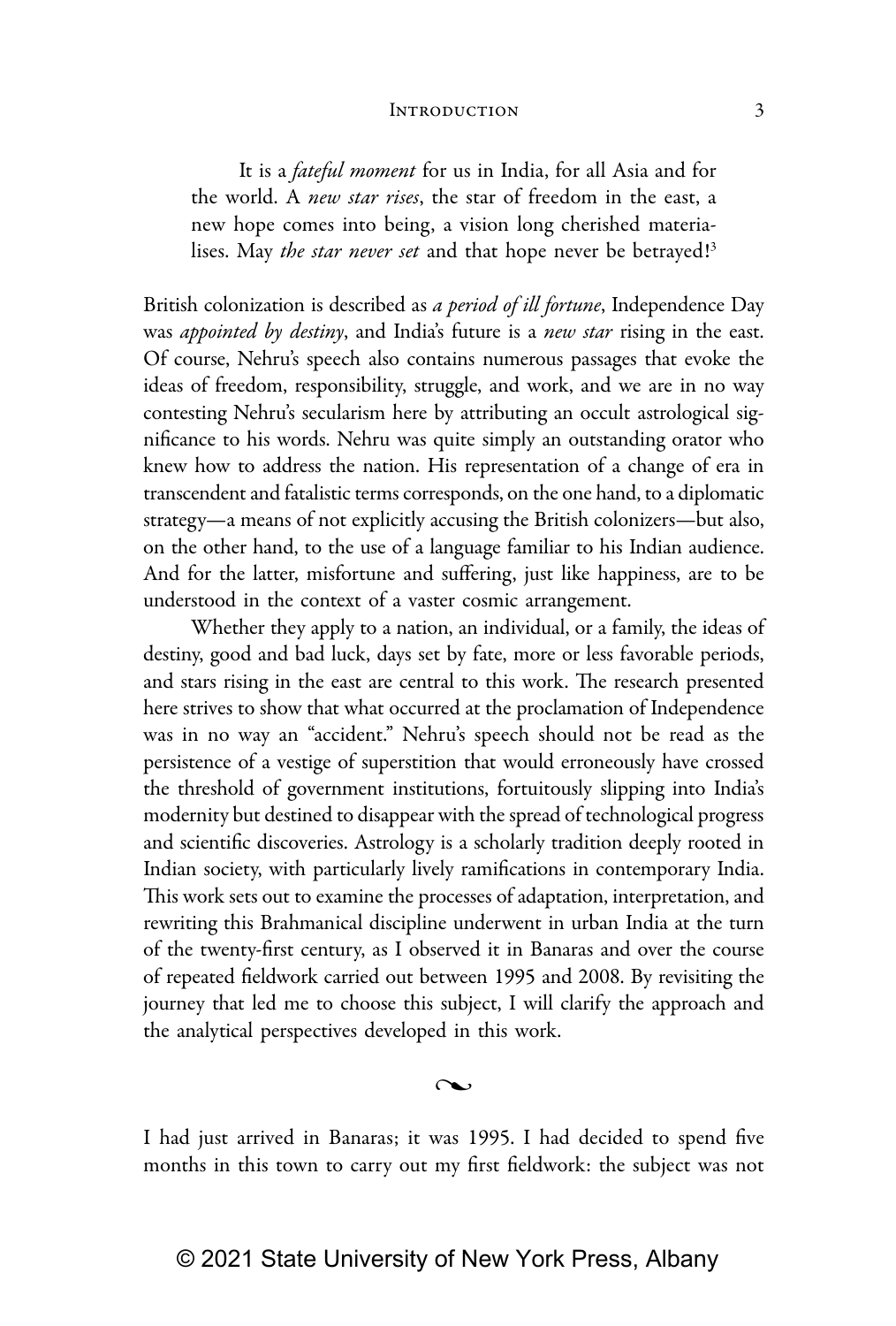yet clearly defined. I did not speak a word of Hindi and having spent a few weeks there on an earlier visit to India, I was both intrigued and terrified. The recent reading of *Banaras: City of Light* by Diana Eck and *Death in Banaras* by Jonathan Parry had reinforced my contradictory feelings. These two monographs, when read close together, are a good illustration of the combination of light and death, purity and corruption, spirituality and pragmatism that makes the reputation of Banaras.

While I was considering how I could carry out my survey on a subject as vast as arranged marriages and personhood in Banaras (a subject I finally abandoned), noticing my worry and confusion, the family I was staying with—Christians from Kerala—advised me not to waste my time on futile questions and to go and consult an astrologer. This would ensure the successful outcome of my studies and my good health in the coming months. They invited me to join them when they next visited the astrologer to have him calculate their newborn baby's horoscope. With no inkling that the meeting with an astrologer could "actually" influence the direction my studies would take, I accepted their invitation, thinking this recreational hiatus would at least bring me some relief and momentarily distract me from the "real" issues of ethnographic research.

Brahmanand Colony, a fairly upmarket residential area in the south of Banaras, is taking shape in the zone to the west of the Durga temple.<sup>4</sup> Gyanvati Pandey sees her clients in one of the two rooms of the flat she occupies with her mother, two brothers, her younger sister, and paternal grandfather on the first floor of a three-story cement building. When we arrived, Gyanvati's brother signaled to us to wait outside on the veranda, as his sister was busy with other clients. Half an hour later we were invited into the room. Her face almost completely hidden behind a shawl that covered her head, with an ease born of practice, this twenty-five-year-old woman rolled and unrolled the two long scrolls covered in diagrams and numerals that made up the horoscope of the couple that had come to consult her. Gyanvati indicated we should sit (on the floor, like everyone else, as there was no furniture in the room), and she continued her consultation. The sick eighty-three-year-old grandfather, *dādājī*, lying beside her on a mattress, muttered *mantra*s (sacred formulae) incessantly, while Gyanvati's youngest sister, Madhu, came and went, serving tea and biscuits. The brother, Manesh, chatted with the people waiting their turn outside and, from time to time, entered the room to inform his sister of a client's arrival or departure.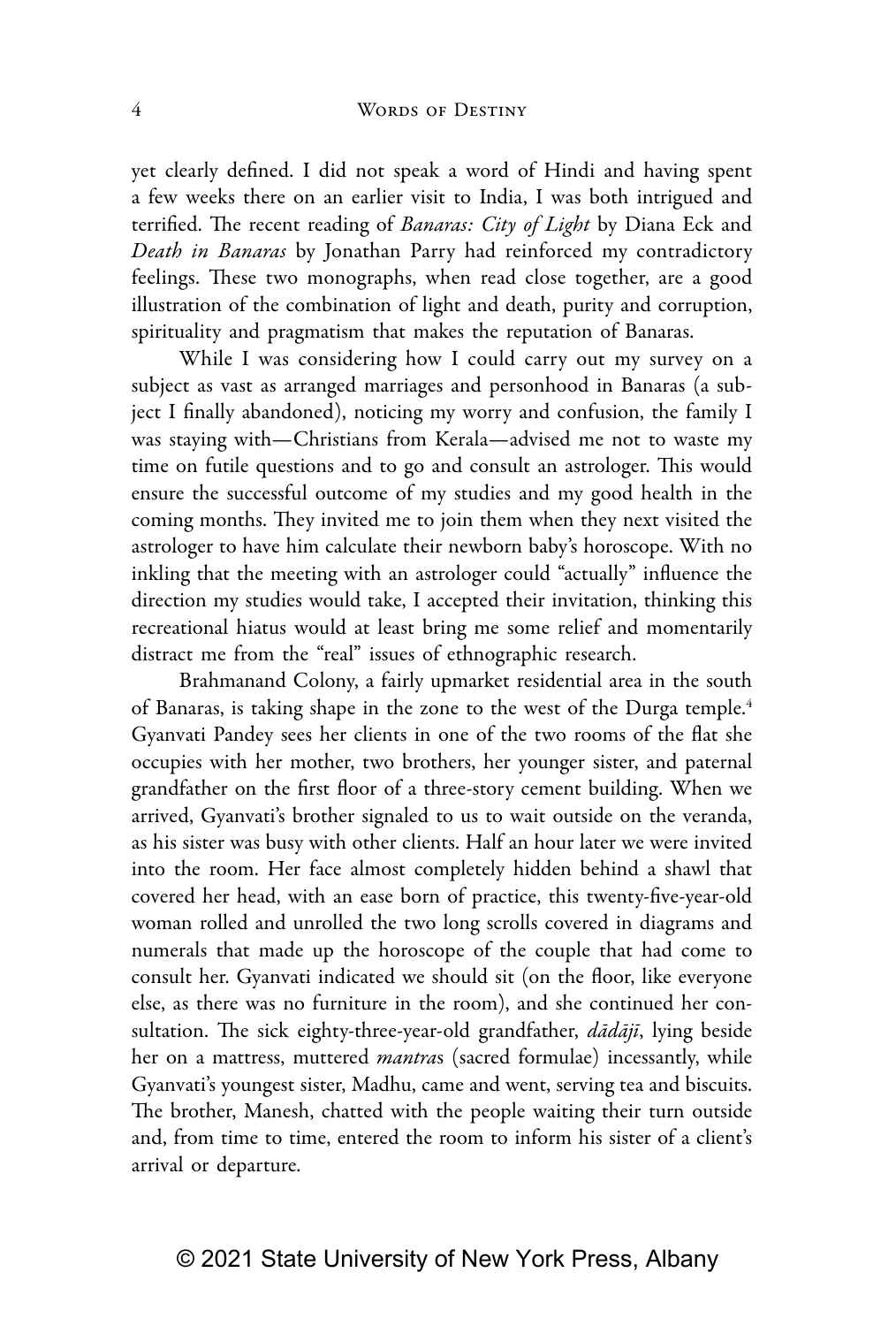About twenty minutes later, when she had finished with the couple, Gyanvati finally addressed my hosts, in Hindi as she spoke no English. She asked them who I was and where I came from. When she heard I was Italian, her eyes lit up. She left the room to return a few moments later with a photograph showing an Indian man, with a moustache, standing at the entrance to Gardaland, an amusement park located near Lake Garda, in Italy. Surprised and amused by this photo, I later discovered that the gentleman was Gyanvati's father, Murlidhar Pandey. In Banaras he had met some people from Bergame who were passionate about astrology and, a few years before, they had invited him to give classes and hold astrological consultations in Northern Italy.

Murlidhar Pandey was a Shakadvipi (*Śākadvīpīya*) Brahmin, descended from nine generations of astrologers. He had left his village in the Rohtas district of Bihar to study philosophy and astrology at the Sanskrit University in Banaras (*Sampūrṇānanda Saṃskṛta Viśvavidyālaya*) and at Banaras Hindu University (BHU). After obtaining two master's degrees in philosophy and a PhD in astrology, he was employed as an astrologer at the Banaras Hindu University hospital and was paid by the Central Government in Delhi. As a tenured astrologer, Murlidhar Pandey not only held consultations at the hospital, he also carried out a clinical study called "Study on the Astrological Basis of Cardiorespiratory Diseases with Special Reference to Diagnosis, Prognosis, and Prevention." As he was highly reputed as a medical astrologer, Murlidhar Pandey often traveled to Bihar, Madhya Pradesh, Delhi, Calcutta, and Bombay (and of course, to Italy) for consultations. During these trips, his wife stayed behind in Banaras with the three youngest children, while the two eldest daughters accompanied him to cook his meals and take care of his other household arrangements. Over the course of these travels, Gyanvati, the second daughter, who was less occupied with household activities than her older sister, developed an interest in astrology, which she cultivated by helping her father prepare the horoscopes. When her father suddenly died in 1992, she knew how to calculate horoscopes and she joined Sanskrit University in Banaras to obtain a master's degree (*ācārya*) in astrology (*jyotiṣa*). Nonetheless, her inexperience, her youth, and most probably the fact that she was a woman did not allow her to replace her father in the government job he occupied at the hospital, and the position was terminated. Gyanvati began to hold consultations at home and her income was the family's only source of income, supplemented by her father's pension.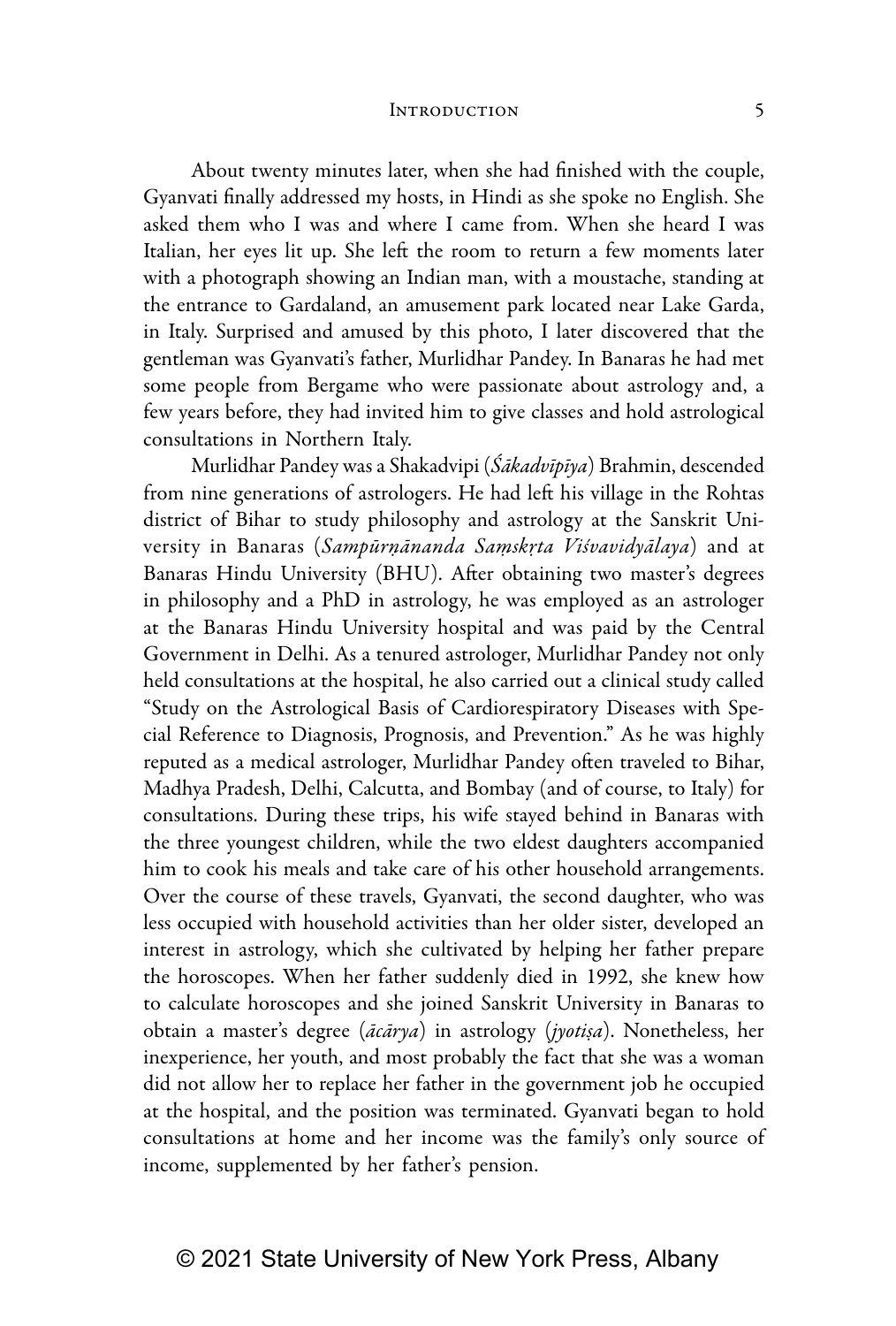After showing me her father's photograph, Gyanvati noted the details of my birth and those of my hosts' newborn baby and told us to come back a week later. As I found the price of a complete horoscope too high—one thousand rupees<sup>5</sup>—just for the amusement this astrological excursus would provide me, I asked her to prepare a simplified birth chart for two hundred rupees. So the following week I received my astrological birth chart with its "guidelines": Jupiter (*Guru*) in a very strong position (*prabal*) favored studies, but I had a marriage *yog* (astral combination) for 1996 or 1998, after which I was to spontaneously abandon my studies to dedicate myself to family life. In any event, I had to procure a gold ring with a seven-carat *gomed* (hessonite) to be worn for the first time on a Wednesday, between 1:00 p.m. and 3:30 p.m., on the middle finger of my left hand. Gyanvati gave me the prescription written on letterhead that read:

> Gyanvati Pandey Sanskrit Sahityacharya & Jeotishacharya6 Life Member of Indian Red-Cross Society

D/o Late Dr. Murlidhar Pandey<sup>7</sup> World Renowned Astrologer MA (Philosophy) PhD (Astrology and Human Destiny) CENTRAL COUNCIL FOR RESEARCH IN AYURVEDA & SIDHA DEPT. OF KAYACHIKITSA INSTITUTE OF MEDICAL **SCIENCES** S.S. HOSPITAL, FACULTY OF AYURVEDA BANARAS HINDU UNIVERSITY VARANASI (UP)

Contact for:

Mental and Emotional Problems, Nervous Troubles, Psychophysical and Chronic Diseases, Conflict of Married Life, Education of Abnormal Children, Service and Business, Your Personal Matters, and Effective Planet Stones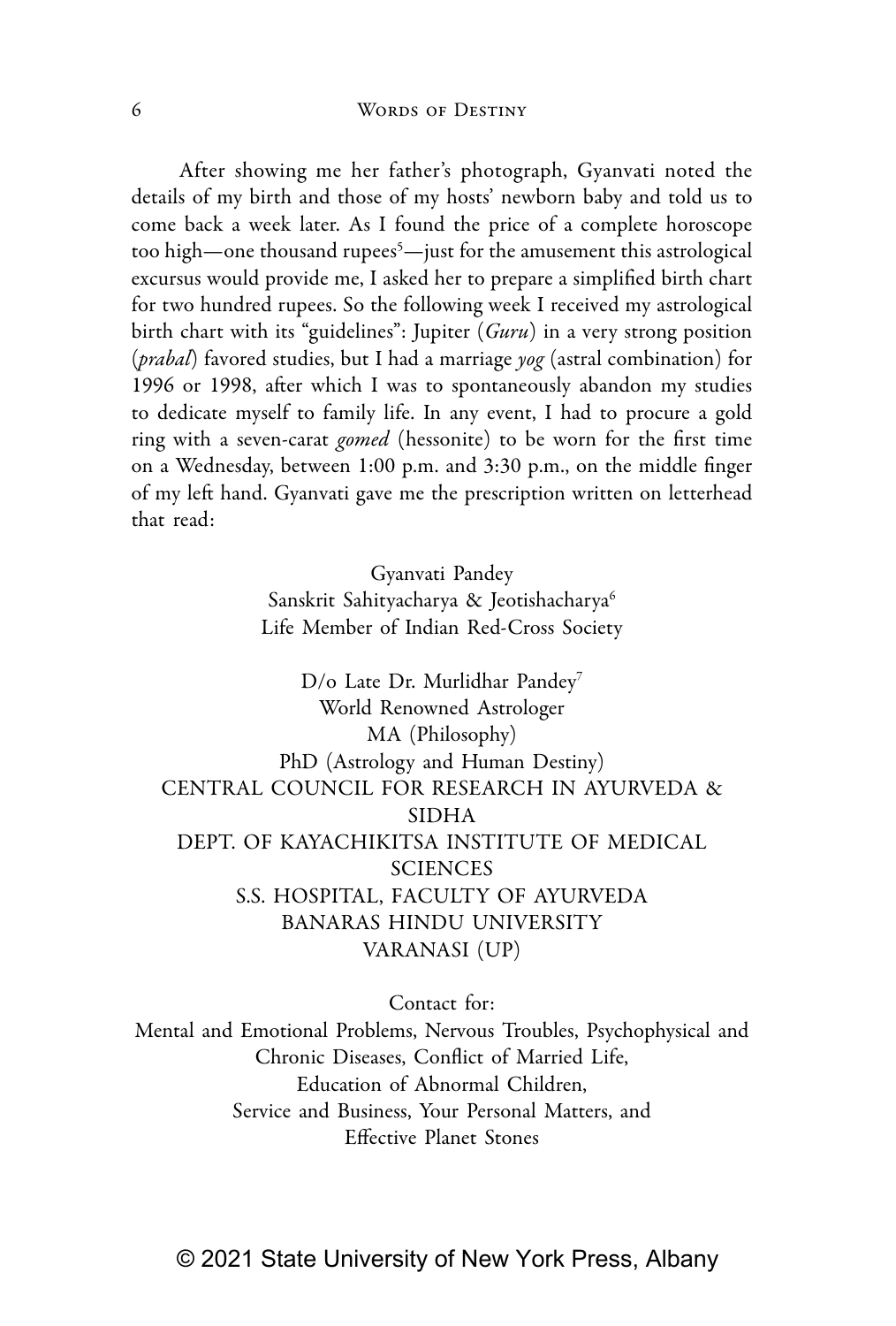Gyanvati was one of Banaras's few women astrologers. As one can see from her letterhead, her authority as an astrologer was based on her father's legacy. Nonetheless, if the father had not died, and the family had not needed the money, Gyanvati would probably never have become a professional astrologer. She would have been married much earlier than the age of twenty-nine, which was very late according to Indian standards. And after her marriage, her life would have been entirely dedicated to "domestic concerns" (as she had in fact predicted for me and as had actually happened, in her case, after the age of twenty-nine). For all these reasons, Gyanvati used to repeat that she did not want to marry, as she was afraid that she would have to give up her occupation and her studies.

Gyanvati saw her profession of astrologer both as a family tradition she was proud to continue and as a personal vocation, as she was the only one of the five children who was passionate about studying, astrology in particular. In addition, she told me that because of the planetary configurations present in her horoscope, her father had predicted she would become an astrologer and had always encouraged her to pursue her studies in this field.

While pursuing the family tradition, this young astrologer also wanted to assert her autonomy from her father's work in the field of "medical astrology": she wanted to specialize in women's reproductive health. She planned do a doctorate at Banaras Hindu University, focusing on a study of the astral configurations that affect the menstrual cycle, pregnancy, delivery, and other gynecological questions.

A few weeks after my first meeting with Gyanvati, the room where she had received us as clients was to become my bedroom. I had in fact thought of going to live with Gyanvati's family when I discovered that they belonged to the caste that, for different reasons, had become the object of my fieldwork. They were Shakadvipi (*Śākadvīpīya*) Brahmins, a community of Brahmins of Iranian origin, traditionally associated with the cult of the Sun (Sūrya) and the occupations of astrologer (*jyotiṣī*), Ayurvedic doctor (*vaidya*), and tantric priest (*tāntrika*).8

The close cohabitation with the family placed me in the situation of participating observer, rather than that of observing participant, as required by anthropological methodology. Indeed, it was less by observation than by practice that I came to understand that this family's daily life was punctuated by astrological norms that dictated what is "auspicious"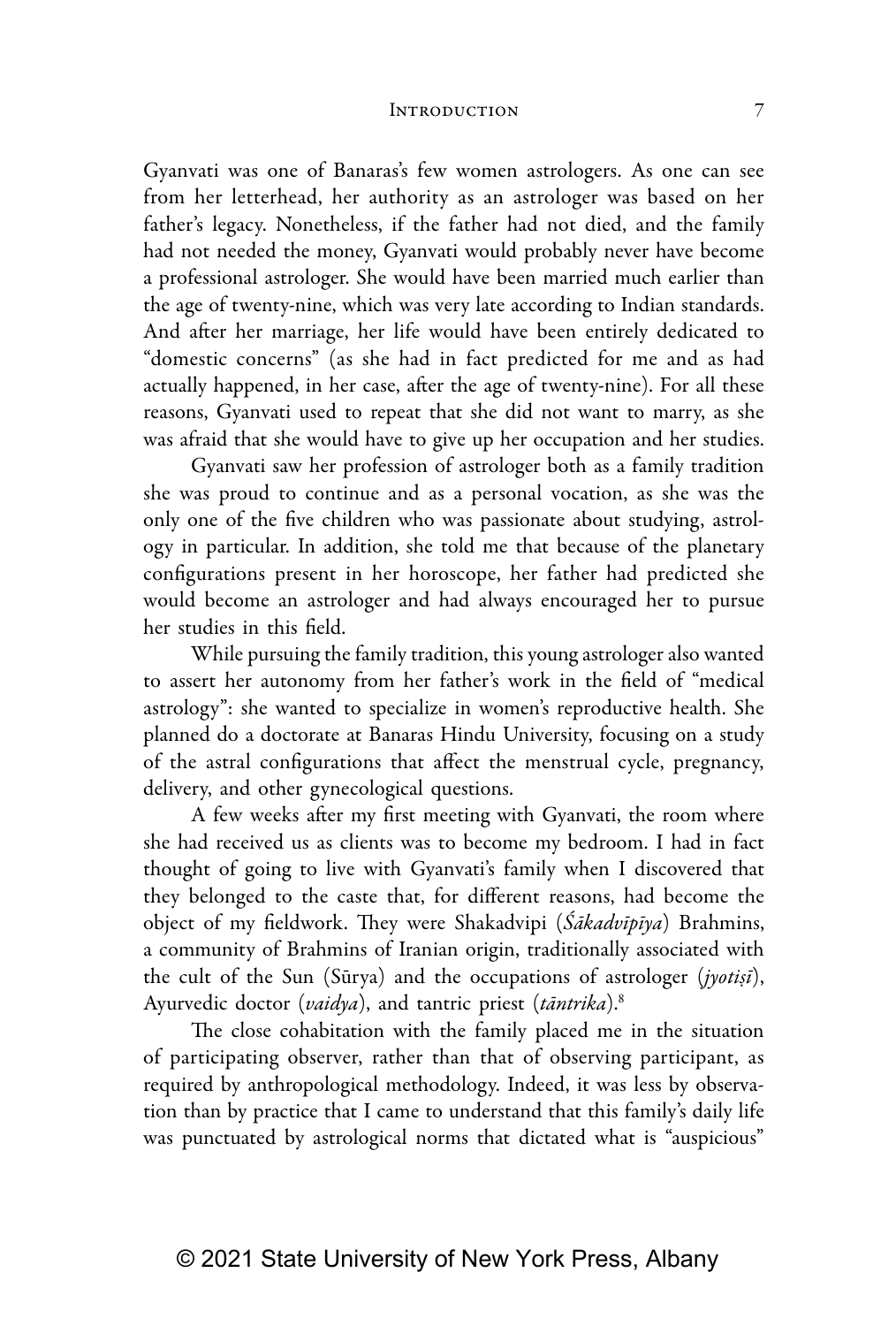(*śubh*) and what is "inauspicious" (*aśubh*). For Gyanvati, I was not just a "disciple"; I was also her "younger sister," which made me a receptacle for constant behavioral advice. With the benevolence of an older sister and the authority of a teacher, Gyanvati instructed me in the color of the clothing I should wear depending on the day of the week—white on Monday, the day of the Moon; red on Tuesday, the day of Mars, and so forth—the time at which I should leave the house for an interview to go well, the direction in which my feet should point when I did my astrology homework, the appropriate day to leave on a train journey, and so on. Respecting Gyanvati's rules, although impatiently at times, allowed me to understand that astrology concerns every aspect of daily life and regulates every type of human behavior.

As a result of this fieldwork experience, I began to see astrology less as an esoteric or spiritual knowledge, as one tends to in the West, than as a highly pragmatic thought system, anchored in daily life and clearly focused on the resolution of concrete problems. Similarly, Gyanvati and her father's positions within Banarsi society, $^{\circ}$  their university degrees (MA and PhD) in astrology, and the post of astrologer at a public hospital proved that the profession of astrologer in Banaras plays a decisive role in the functioning of the society.10

## Approaching Astrology: Standpoints

In societies in which divination is not, as it is in our own, considered a marginal, even aberrant phenomenon, where it constitutes a normal, regular, often even obligatory procedure, . . . Divinatory rationality in these civilizations does not form a separate sector, an isolated mentality, contrasted with modes of reasoning that regulate the practice of law, administration, politics, medicine, or daily life; it is coherently included in the entire body of social thought and, in its intellectual processes, it observes similar norms, just as the seer's status in the functional hierarchy seems very closely linked with those other social agents responsible for collective life.

—Jean-Pierre Vernant, *Mortals and Immortals*

My anthropological interest in the work of astrologers took shape after I realized that, in India, astrology enjoys institutional recognition and is not a marginal system of thought. In Banaras, astrology is taught at two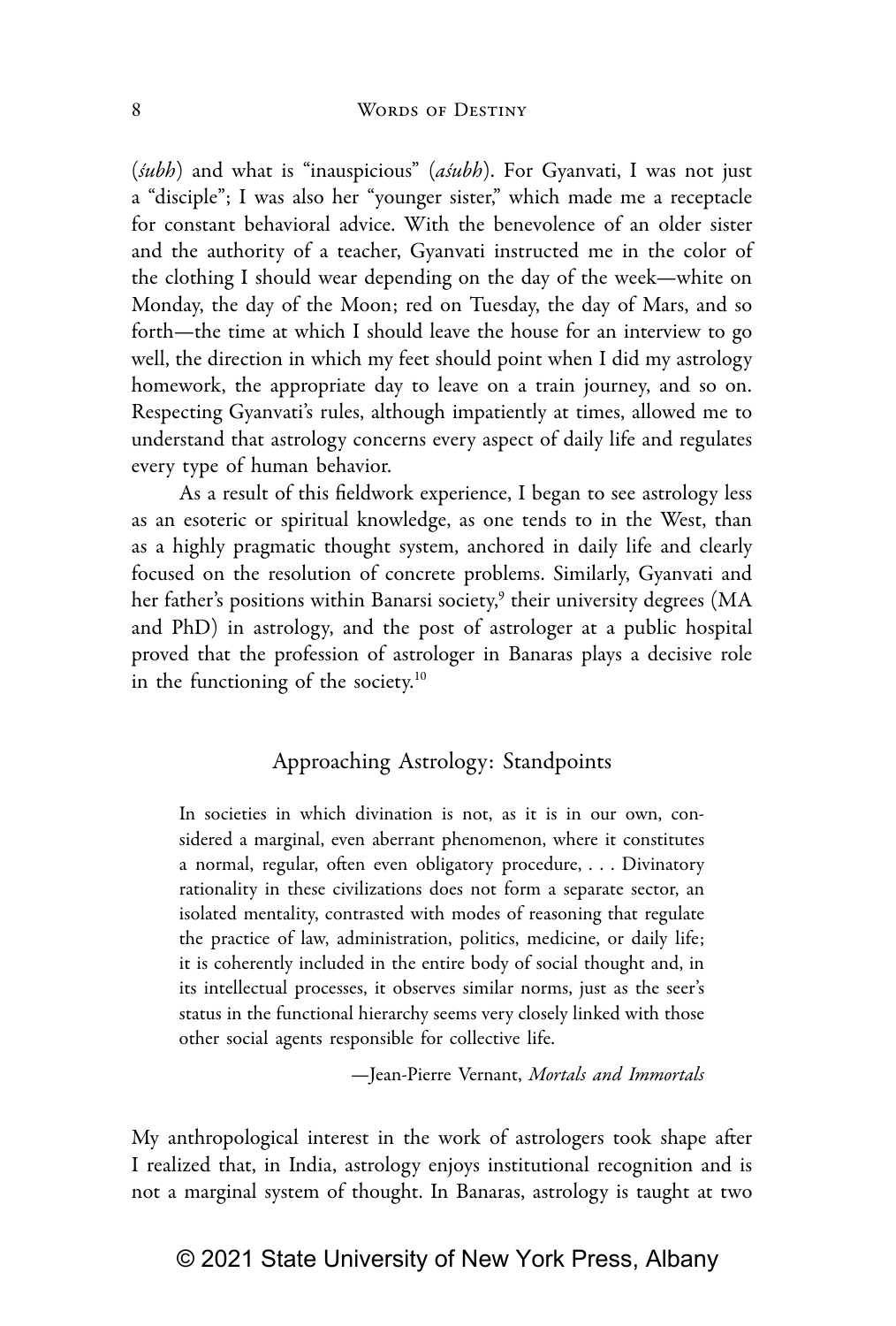universities, as well as at the thirty-odd Sanskrit colleges in the town. Hindus systematically seek an astrologer's opinion before they arrange a marriage, perform a ritual, build a house, or buy a piece of land. In addition, when they face economic or professional difficulties, family conflicts, health problems, or when it comes to any major decision, for example, concerning the children's education, financial investments, travel, or career, both Hindus and Muslims alike often seek advice from an astrologer.

To apply Jean-Pierre Vernant's words to the context of Banaras, one can say that in this town of North India, following astrological recommendations is "a normal, regular, often even obligatory procedure," particularly for the Hindus, and astrological thought "is coherently included in the entire body of social thought and in its intellectual processes." Astrological rationality does not constitute "a separate sector, an isolated mentality," and the status of astrologer "in the functional hierarchy seems very closely linked with those other social agents responsible for collective life."11

With regard to the interaction of astrology with other types of knowledge, to start with one can note that *jyotiṣa*—the textual tradition in Sanskrit literature dealing with astronomy, astrology, and divination—is recognized as a valid and useful knowledge system by the representatives of religious orthodoxy, that is to say, the Brahmins. Hence, there has been no rupture in the Hindu world between religion and astrology: astrology is a constitutive part of every Brahmin priest's (*purohit*) intellectual background. The dates for performing rituals and celebrating Hindu religious festivals are calculated on the basis of astrological principles. In addition, the interpenetration of astrology and religion seems obvious as the planets are fully recognized deities in the Hindu pantheon; they are worshipped through propitiatory and appeasement rituals and their anthropomorphic images are present in numerous temples both in North and South India.

Second, it is important to note that in the Brahmanical tradition, over the centuries, there has been no epistemological break between "astronomy" (*gaṇita*) and "astrology" (*phalita jyotiṣa*, *horā*), between scientific theory on the one hand and divinatory or predictive speculation on the other. Both these approaches to the study of the stars are seen, even today, as two branches of the same knowledge, *jyotiṣa*, the science that studies "celestial light" (*jyotis*), including as well other types of divination such as the interpretation of omens (*saṃhitā*).

Third, astrology plays a crucial role as auxiliary knowledge for other applied sciences like ritual, architecture, agronomy, or Ayurvedic medicine. *Jyotiṣa* serves to establish the "auspicious moments" (*muhūrta*) that ensure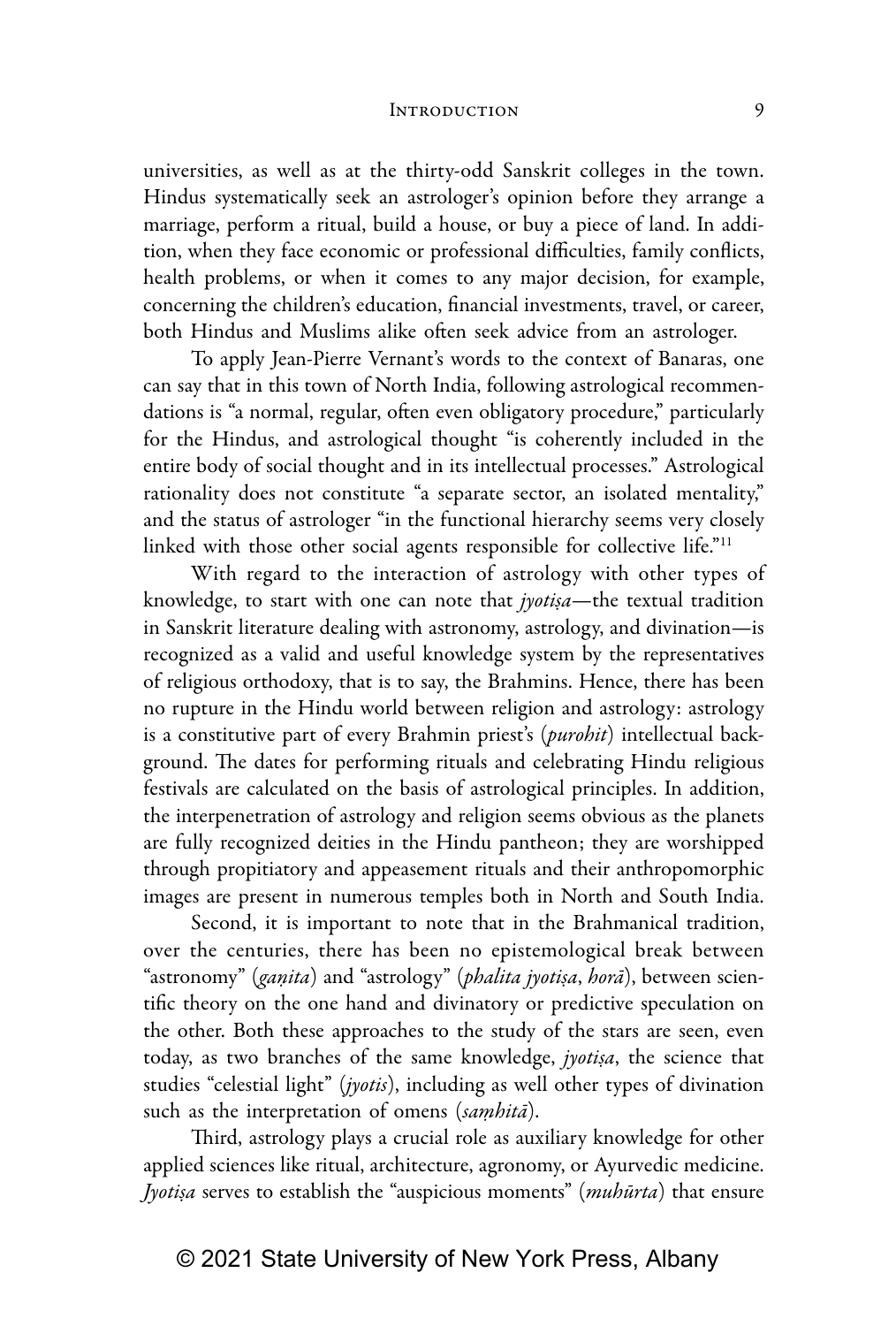the success of activities such as performing a ritual, constructing a house, starting the harvest, or beginning medical treatment.

Nonetheless, astrology is not only an integral part of "traditional" Brahmanical culture. In contemporary India it remains an important feature of the lifestyle of the urban middle class and elite who see themselves as the representatives of "modernity." In Banaras, as elsewhere in the country, the most voracious consumers of horoscopes are civil servants and their families, businessmen, politicians, celebrities (Bollywood actors, cricket players, et al.), university professors, engineers, doctors, lawyers, and computer engineers. Astrology is particularly appreciated in these circles. It guides the decision-making process in the daily lives of well-off urban families in matters of career, travel, financial investment, identifying matrimonial partners, choice of schools for children, and so forth. It is also seen as knowledge that is more scientific in nature than religion. It combines seamlessly with technological and computer innovations, tablets and smartphones, viewed as expressions of "modernity" in today's India. Because horoscopes are based on mathematical operations and can be calculated using software, and astrological services can be accessed by the internet in India, as well as the United States or Australia, it is seen as an innovative type of knowledge, both global and cosmopolitan, highly emblematic of the modernity of the contemporary world.

Today, astrology is taught at several Indian universities alongside Sanskrit studies, history, and philosophy as well as physics, engineering, and statistics. With its polymorphous epistemological status that allows it to hover between religion and science, in Banaras astrology seems to be flourishing. Indeed, it is seen as a discipline capable of reconciling scientific rationalism and religious devotion, empirical observation of natural phenomena and the appeasement of supernatural beings, technological innovation and the celebration of ancient rites, pragmatic management of daily problems and conformity with a transcendent order.<sup>12</sup>

The institutional recognition of astrology in India today may be startling, since the validity of this discipline was widely rejected in the West. On the one hand, ecclesiastical dogma condemned astrology as a pagan belief, connected to magic and incompatible with the principle of free choice and divine omnipotence, and on the other, astrology was deemed contradictory to the development of the modern scientific paradigm. From the seventeenth century onward, in the West, astrology was expelled from every institutional field and mainly confined to esoteric and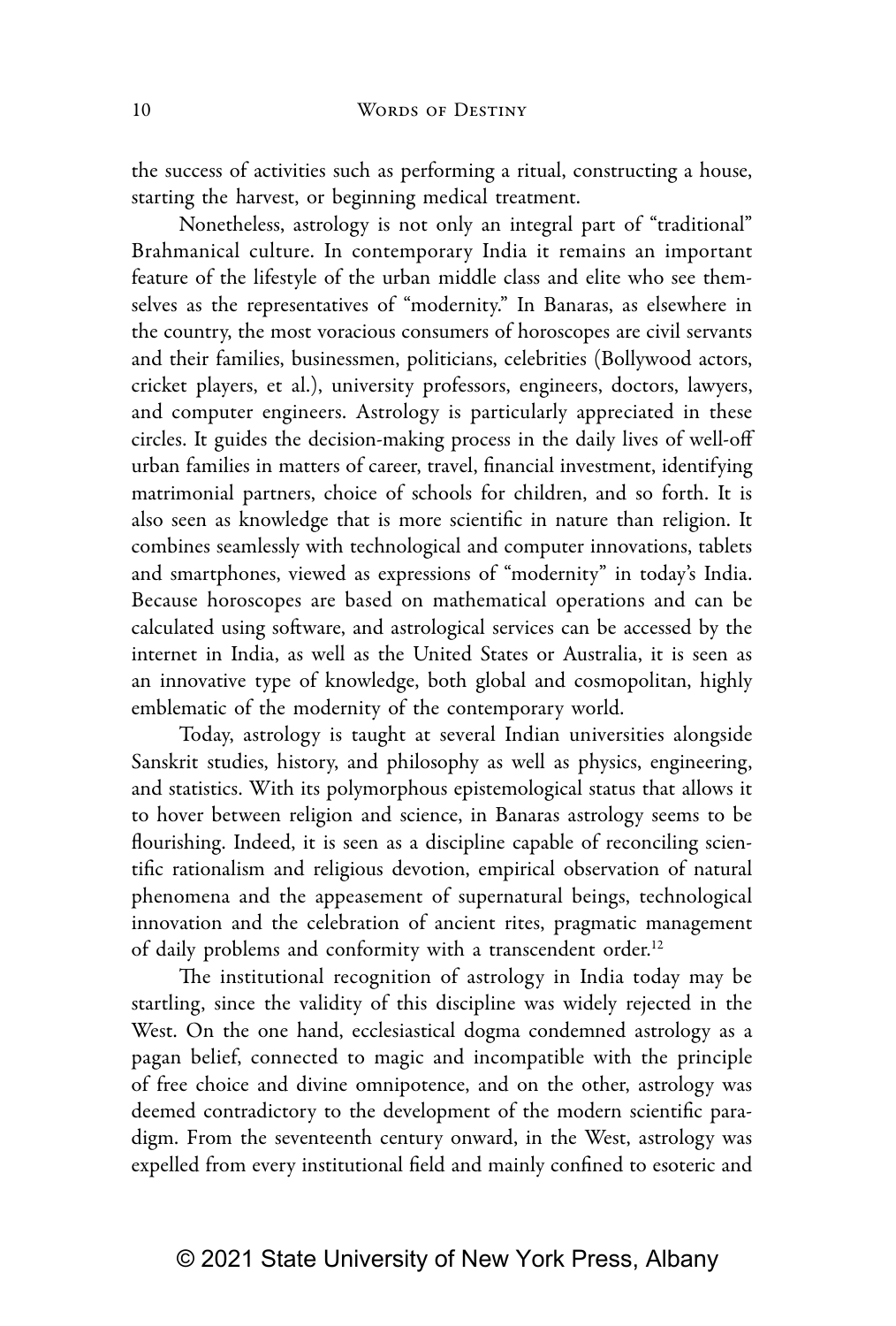occult circles.13 The comparative perspective proves particularly pertinent in this area because Western astrology and Hindu astrology share a common theoretical matrix, Greco-Babylonian astrology, which developed and metabolized in different ways in each of these civilizations.

Today, in the West, astrology is not considered an *intellectually*  legitimate subject. It represents a marginal and "superstitious" belief that cannot be taught at universities as it is considered antinomic to the principles of philosophical and scientific rationality, which form the basis of our "paradigms of thought."14 It is confined to horoscopes in newspapers, social conversations around the qualities and shortcomings of the signs of the zodiac, or to the personal "business" astrologers, who are generally seen as charlatans, indulge in.

The status of "irrational belief " attributed to astrology is established both by the exact sciences and by the social sciences. In what concerns the former, we have only to mention the statement signed by 186 scientists, eighteen of whom were Nobel Prize winners, published in 1975 in the magazine *The Humanist*. In this statement, astrology is defined as a "belief based on magic and superstition" that contributes "to the growth of irrationalism and obscurantism," as it is "simply a mistake to imagine that the forces exerted by stars and planets at the moment of birth can in any way shape our futures. . . . Neither is it true that the position of distant heavenly bodies make certain days or periods more favourable to particular kinds of action, or that the sign under which one was born determines one's compatibility or incompatibility with other people."15 Social sciences also see astrology as an irrational belief.<sup>16</sup> According to the definition T. W. Adorno provides in his essay *The Stars Down to Earth and Other Essays on the Irrational in Culture* (1994), dedicated to analyzing the content of the astrological column in the *Los Angeles Times*, astrology is a "pseudo-rational belief," an irrational belief that contains a semblance of rationality or a "secondary superstition," where the occult, as such, plays only a marginal role, but one that is objectified and socialized.

Given the epistemological status astrology enjoys within the dominant paradigm of contemporary Western thought, it is "normal" and "rational" for a researcher in the exact or social sciences to afford it little credit. This does not mean there are no researchers or academics who believe in astrology, but merely that scholarly institutions (research laboratories, universities, higher education establishments) do not recognize it as "*legitimate knowledge*," and to state in a scientific publication that astrology is true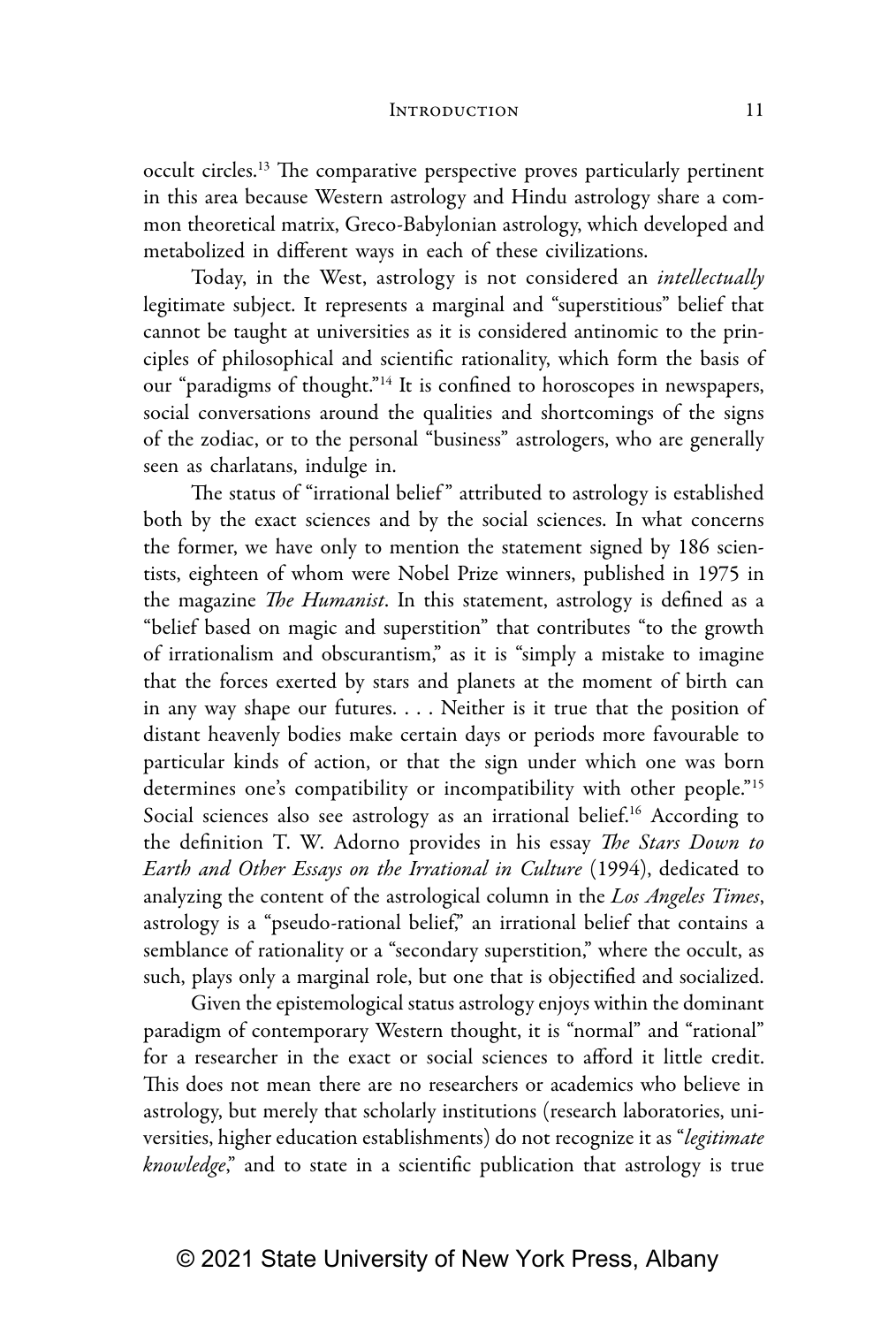and valid would be reprehended.<sup>17</sup> My research falls within this paradigm of thought, to the extent that I do not afford astrology the status of a subject endowed with scientific and universal truth, and I do not believe in astrology myself.

Nonetheless, I would like to clarify that this statement is not made as a deontological precaution. The very fact that I do not believe in astrology played a fundamental role in the choice of this research subject. Indeed, my interest in a study of astrology in Banaras did not develop *despite* my lack of personal belief, but precisely *because* I did not believe in it and have always considered it "normal" not to believe in astrology. What led me to approach a study of astrology in India was the desire to try to understand how a subject that plays a secondary role within the Western intellectual paradigm, and is considered a "belief" with no rational foundation, can be seen as rational within another paradigm of thought where it enjoys such high institutional status that it is taught at schools and universities. So, what interests us here is not how true astrology is in itself but the value of the truth this knowledge is invested with within a certain society. In this work, astrology is seen neither as an irrational belief, nor as a superstition, but as a field of "knowledge," and we will try to understand the meaning and rationality of this knowledge in the context within which it is practiced.

## Astrology in South Asia: The Current State of Research

Although treatises on horoscopes and divination represent a very prolific area of Sanskrit literature, and the importance of astrology in Indian society is well known to every specialist of the region, astrology has long occupied a marginal position in South Asian studies. In part, this marginality can be attributed to the interstitial position astrology occupies as a subject. Its empirical foundation is too weak to set it among the "sciences" like astronomy, mathematics, chemistry, or the natural sciences. Because its theological, ritual, or devotional aspects are only optional, it is not recognized as a full-fledged religious subject. Its language is too scholarly and technical to arouse the interest of anthropologists, too abstract to be seen as an applied science like medicine, law, or architecture, and too arid and dogmatic to be appreciated by specialists of literary and philosophical studies. Hence astrology does not easily fit into the academic disciplinary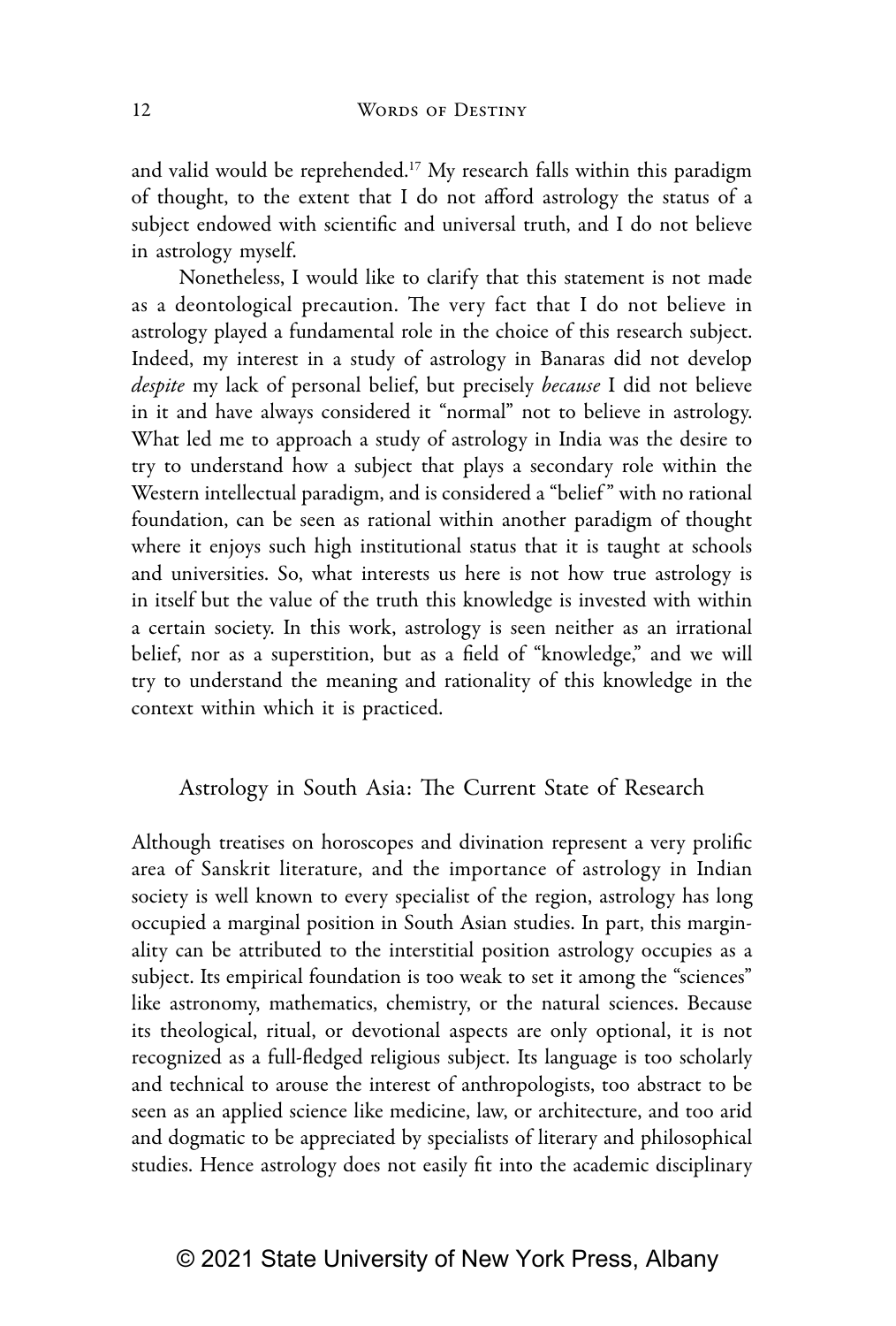divisions that exist within the human and social sciences.<sup>18</sup> So although popular works on "Indian," "Hindu," or "Vedic" astrology, for enthusiasts or practitioners, continue to proliferate and represent an important proportion of the sales in Indian, European, and American bookshops, there are still very few studies that provide a historical or anthropological view on astrological practices in the past or today.19

Indian astronomy, on the contrary, has always been clearly and univocally affiliated to the disciplinary field of the "sciences." Because of the ideological issues related to the dating of Indian celestial observations—their antiquity could invalidate the date of Creation established in the Bible—India's astronomy was the focus of fervent Orientalist debates in the eighteenth and nineteenth centuries.<sup>20</sup> During the colonial period, Indian astronomy received special attention as, for the British administration, the teaching and transmission of scientific knowledge was one of the privileged instruments of government of the colonized nation. In an attempt to discover whether the Indians were more or less skilled in a science comparable but of course inferior to that known to the Europeans, the publication and translation of astronomical treatises (*siddhānta*) were strongly encouraged, not only by the European Orientalists but also by Indian scholars involved in projects of intellectual cooperation.<sup>21</sup> The interest in these treatises continued into the postcolonial period, a time when the history of astronomy was fully recognized as a part of the Indian nation's scientific heritage, and it continues to be of lasting interest to historians of science from all horizons as is evident in the regular publication of reference works in this area.<sup>22</sup>

Although in Sanskrit literature, astronomy, astrology, and divination are in fact three branches of a same discipline, *jyotiṣa*, few authors have approached a study of the astral discipline in its totality, attributing equal importance to divinatory content as to mathematical and scientific data.<sup>23</sup> The contribution made by David Edwin Pingree, the historian of science, has been invaluable in this area. Seeking to respect the holistic nature of the discipline, he produced a monumental review and critical edition of the astrological and divinatory manuscripts, thus laying the groundwork for a new field of study.<sup>24</sup> Despite the mine of materials his research reveals, and the stimulating questions it raises, one can regret that few philological and historical works have since contributed to illuminating the innumerable areas of the history of astral sciences that remain unknown. Pingree's approach is, in fact, that of a historian of science who, with his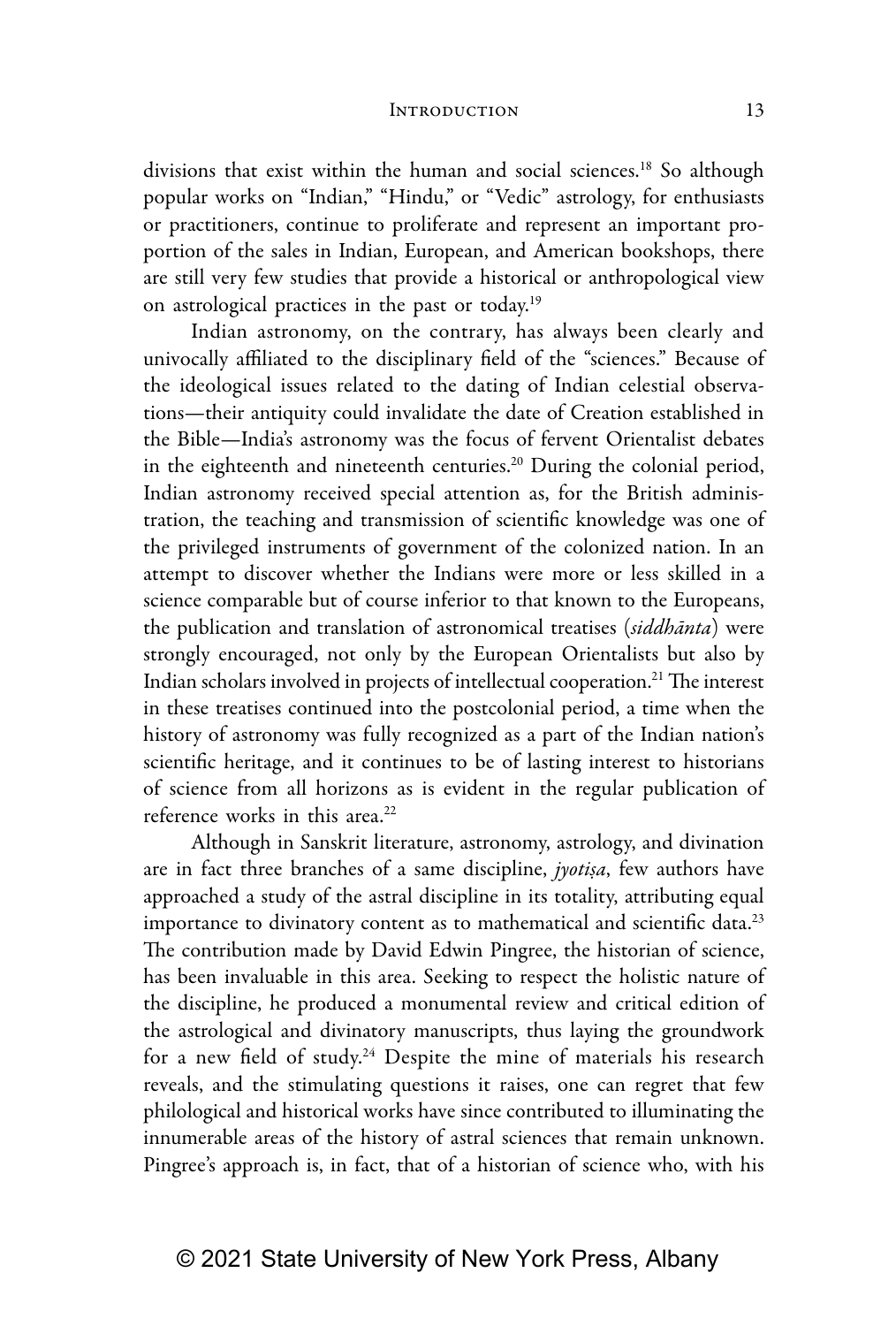vast erudition, examines the process of transmission of astral literature not only within the Indian tradition but also between the Indian and the Babylonian, Greek, Latin, Persian, and Arabic worlds. Nonetheless, one could approach the Indian corpus from other analytical standpoints. To take one example, the question of the connections and conceptual exchanges between astronomy, astrology, and divination remains largely unexplored (how were these branches articulated at a theoretical level and when, how, and why would Brahmin pandits specialize in one or the other?). Although Pingree describes over one hundred thousand manuscripts, we still know too little about the social identity of their authors, the conditions under which they were produced, and the practical use they were put to.<sup>25</sup> Some significant progress in this huge field of study was recently made by Christopher Minkowski, Michio Yano, Bill Mak, Marko Geslani, Martin Gansten, and Kenneth Zysk. Because of their publications, one may hope that new generations of scholars interested in the history of Indian astrology and divination will come in the next decades.

Art historians who have studied the iconographic representations of the planetary deities have made an important contribution to the study of exchanges between astrology and other fields of knowledge in India.26 Indeed, from the first centuries of our era onward, the planets described in the treatises on horoscopy have been progressively included in the Hindu pantheon to become gods in their own right that are to be appeased and propitiated. Through an analysis of epic and ritual literature describing the planetary deities and their worship, as well as their sculpted representations in temples, these studies reveal how astrological ideas were assimilated and translated into ritual and devotional practices.

As a subject that plays a major role in the life of the Hindus, astrology has also aroused the interest of anthropologists, although ethnographic studies in this area are surprisingly rare, particularly given the visibility of this social phenomenon. One notes that it is only very late, around the 1980s, with the publication of works of Steven Kemper, Judy Pugh, and R. S. Perinbanayagam<sup>27</sup> that astrology comes to be considered a subject worth studying in the field of South Asian anthropology. These studies are noteworthy as they lift astrology out of the field of "superstition" and bring it into the domain of culture. Nonetheless, their ethnographic description is not as thick as one would expect. The analysis of astral cosmology is mainly approached from a symbolic and disembodied anthropological perspective, in which the work of the astrologer in local society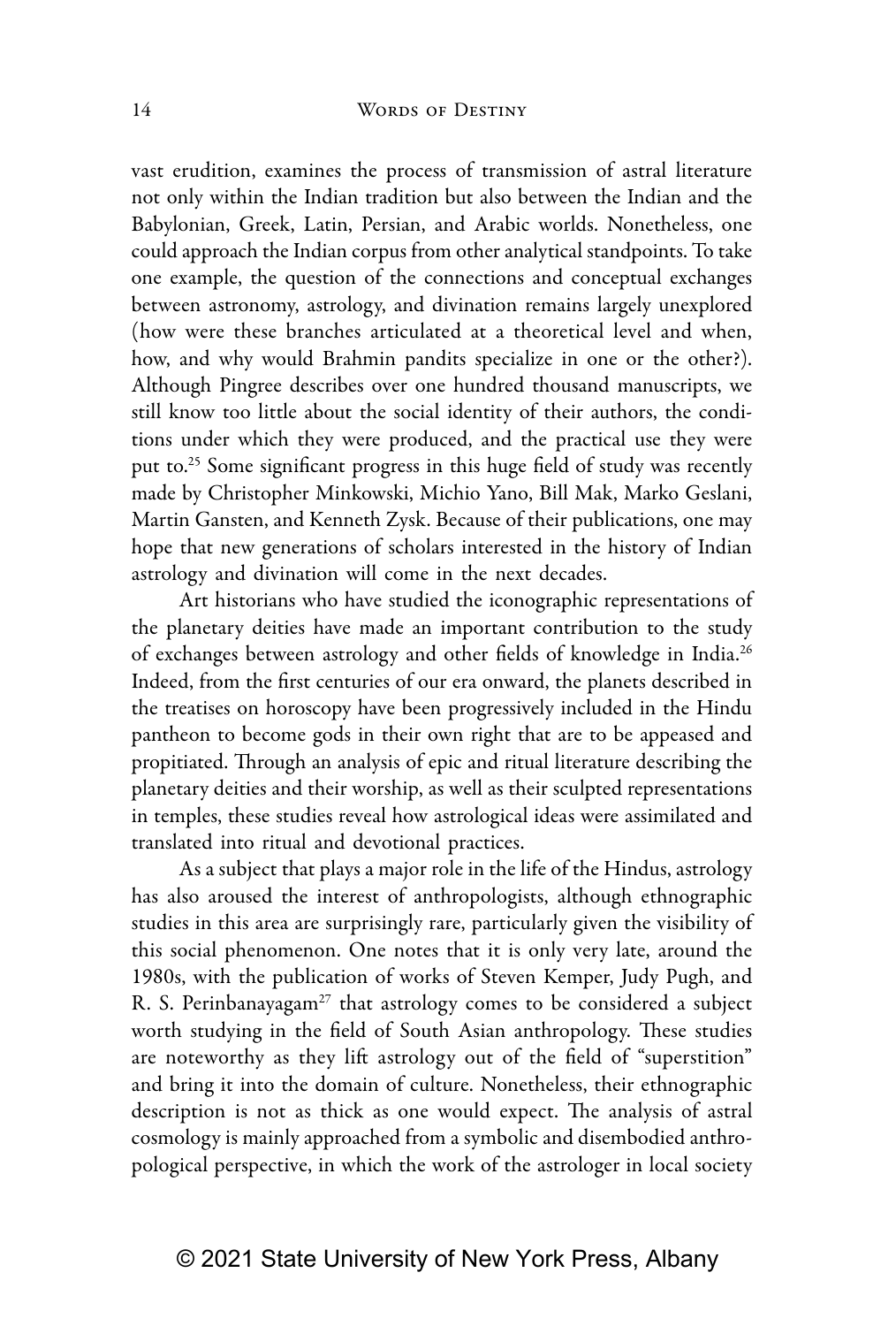is only briefly touched upon. Since then, apart from the studies by Karin Kapadia and Gilles Tarabout that usefully examine certain astrological practices in Tamil and Kerala society, respectively, the state of research has not evolved as much as one could have hoped given the wealth of South Asian material available.<sup>28</sup> Most anthropological studies dealing with astrology in the Indian world are concerned with the structure of the Hindu calendar that regulates the festivals and activities that punctuate the year.<sup>29</sup> But the social and professional identity of astrologers, the usage horoscopes are put to, the manner in which consultations are conducted, the cult of the planets, the use of precious stones for therapeutic purposes, and many other features, have been little investigated.<sup>30</sup> Although certainly still partial and imperfect, the research presented here is an attempt to fill these gaps, in the hope that other studies in different regions of India will complete the data and analyses gathered here and provide other perspectives on them.

In this work, astrology is apprehended as a knowledge that is *practiced*. The theory of astrology, as described in Sanskrit and Hindi literature, thus interests us to the extent that it becomes a *discourse* that enables the orientation of choices and is translated into *acts* that seek to resolve concrete issues. This approach will allow us to see how astrologers adapt ideas and techniques based on canonical theoretical treatises to the complexity of life in contemporary urban India.

## Astrology in Banaras: In the Field

Banaras, today officially known as Vārāṇasī, is a town with about 1,200,000 inhabitants located on the banks of the Ganges River in the eastern part of the state of Uttar Pradesh. A quintessential pilgrimage site, the town of the God Śiva, where Hindus from the whole country go to die in order to obtain liberation (*mokṣa*) from the cycle of reincarnations, Banaras is said to have remained perpetually in *satya yuga*, the primordial golden age. Thus, the constant traffic jams, daily power cuts, roads destroyed by the monsoon, air and water pollution, and acts of extortion committed by the Brahmin priests when they conduct religious acts are so many tests for a devotee, whether inhabitant or pilgrim, who considers this holy town immune to the effects of *kali yuga*, the degenerate era of the contemporary world.<sup>31</sup> As the ethnologist who carries out fieldwork is also to some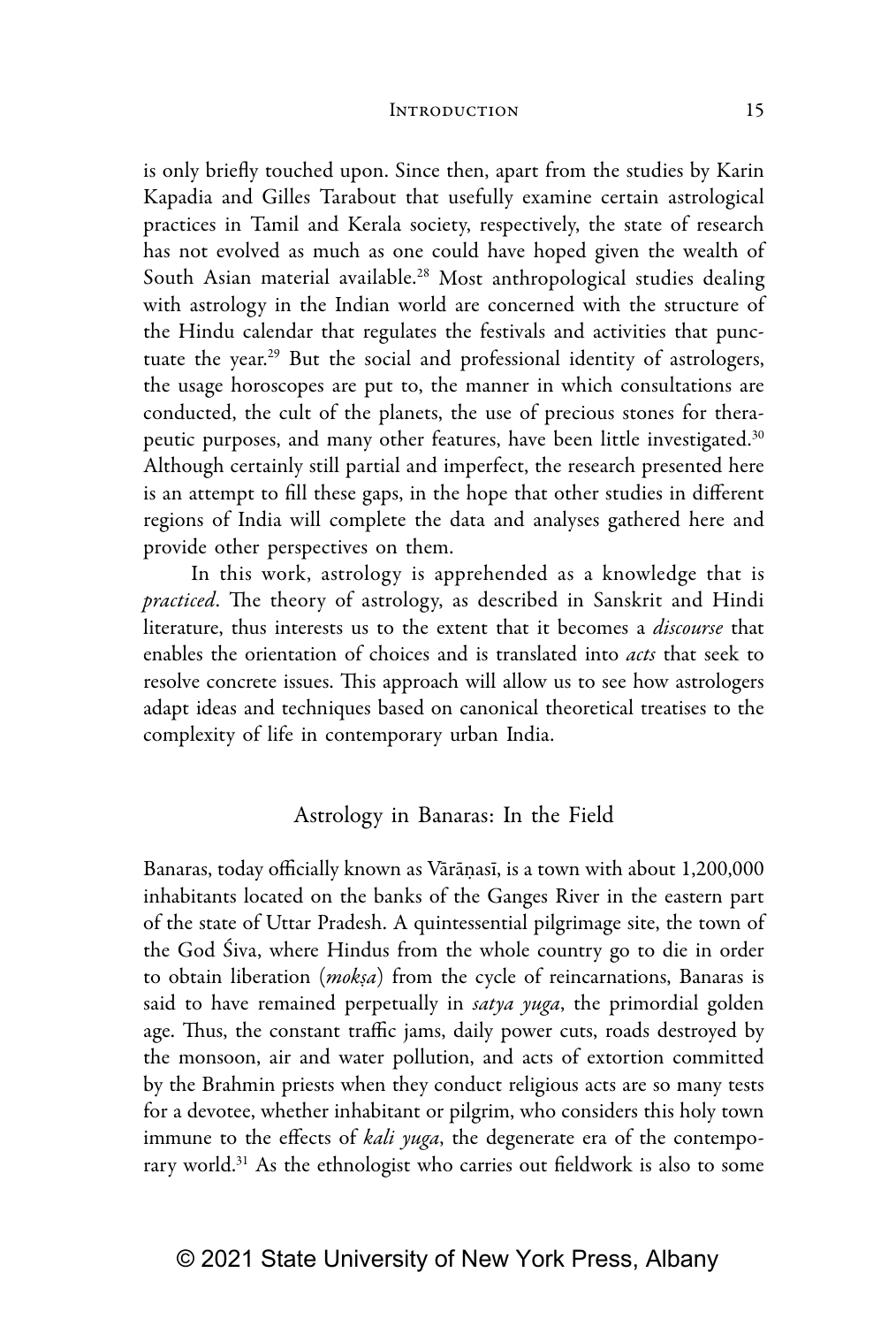extent motivated by a form of devotion, I will now try to describe my own *yātrā*, or pilgrimage, to meet astrologers in Banaras.

The ethnographical material presented here was gathered over the course of several field studies conducted in Banaras between 1999 and 2008.32 During these visits, we mainly used three methods of data collection: questionnaires and interviews; observation, recording and transcription of astrological consultation sessions; translation of texts in Sanskrit or Hindi dealing with astrological theory, the cult of the planets, and other divinatory techniques.<sup>33</sup>

When referring to the means used to collect ethnographic material (apart from the textual works), the use of the pronoun "we" is not merely rhetorical. Sunita was my constant companion. Seated silently and attentively amid the clients in astrologers' offices, looking very "professional" with our notebooks, tape recorder, and video camera, we were sometimes overcome by fits of giggles, brought on by a joke about the astrologer's new hairstyle whispered into the other's ear, or because we suddenly realized, at the same instant, in the middle of an interview, that I had worn my *kurtā* back to front. We spent hours on our bicycles, stuck in traffic jams under the scorching sun, trying to wriggle out from between the scooters, rickshaws, small school buses, roasted peanut vendors, herds of buffalos, and carts of vegetables, both of us exhausted at the idea of having to cross the city to meet an astrologer whose address we had but who may not be at home when we got there. We ate huge dosas (rice pancakes) together at Kerala Café, or went to the confectionery shop, Ksheer Sagar, for a bowl of saffron and pistachio yogurt to restore ourselves after a few hours spent standing in front of the Saturn temple or in the alleys in the center of the town filled with hordes of pilgrims. We spent mornings sitting at the foot of a tree on the green Banaras Hindu University campus, just beside the Astrology Department, noting the details of the interview we had conducted with a professor or a researcher at the department. We spent whole nights locked in a room, in front of a computer taking advantage of the electricity, to continue the transcriptions of the videos of the astrological consultation sessions, interrupting our work every now and then to listen to and sing the latest Bollywood hit. We spent days at Ayurvedic, homeopathic, or "allopathic" doctors' offices to try to discover whether, beyond the *pūjā* and precious stones the astrologers had advised, there was another way to cure my raging fever or the abscess that made my leg swell up. For the "fieldwork" we were always together, Sunita and I. Born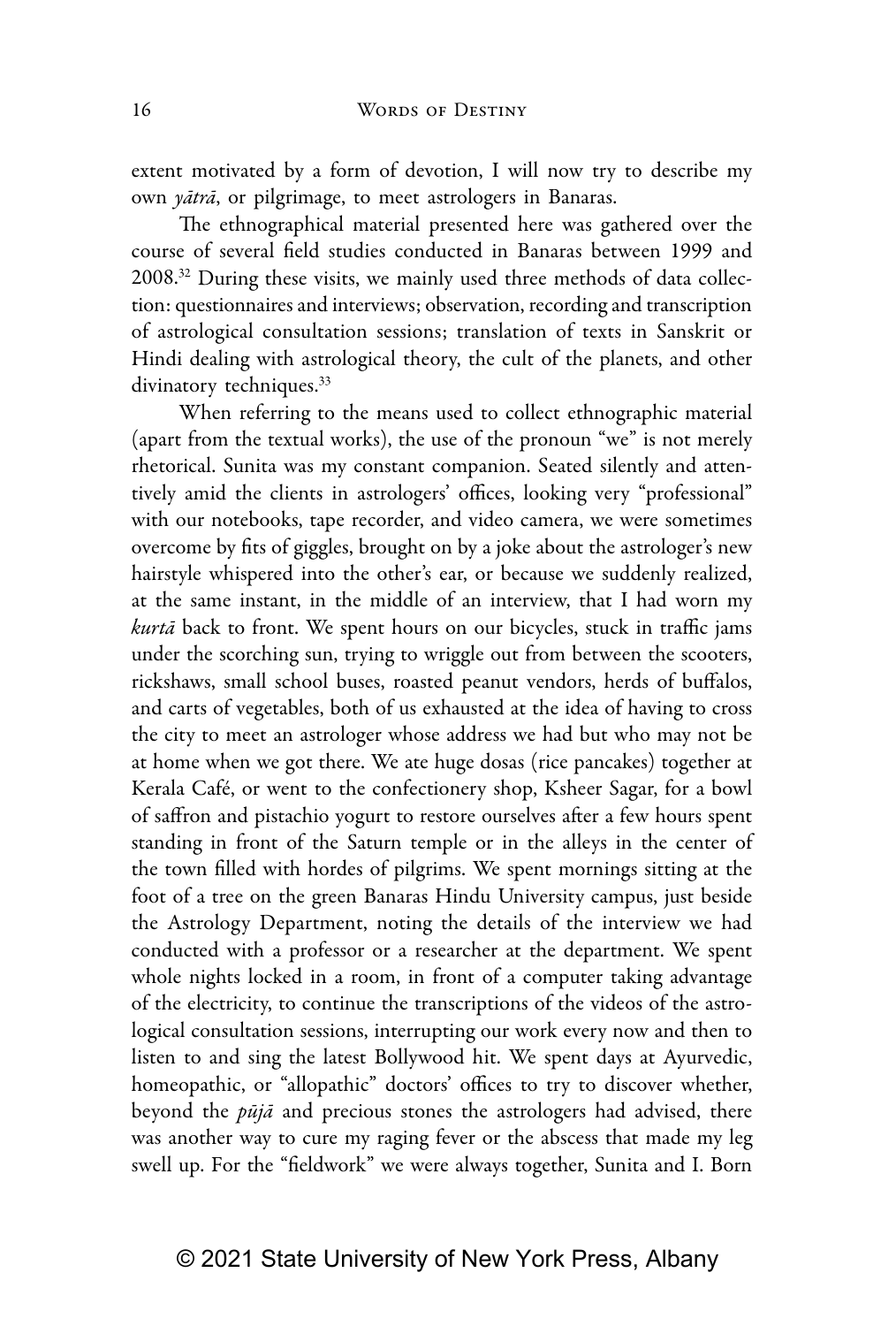the same year, a few months apart, at opposite ends of the world—one in Milan, the other in Banaras—we met at the age of twenty-two in Banaras. We worked together for over ten years, sharing not only the difficulties and satisfactions of the fieldwork but also a warm friendship that filled everything I learned in India over those years with meaning. (Nonetheless, I am obviously entirely responsible for any errors or omissions related to the development of the data gathered over the course of the fieldwork.)

We met with about fifty astrologers (*jyotiṣī*), only two of whom were women, and asked them to fill in a questionnaire on their family and socio-professional identity.<sup>34</sup> The qualitative study, however, was carried out using a limited sample of about a dozen astrologers whose professional practice we followed more closely.<sup>35</sup> The method we adopted when working with these astrologers mainly consisted of recording their astrological consultation sessions—usually with a video camera, sometimes a tape recorder—transcribing the content and seeking further details on each case. We then asked the astrologer to clarify the astrological diagnosis, the client's situation, or the type of remedy prescribed. Sometimes we also contacted and visited the clients, whose addresses we obtained from the astrologers.

Among the fifty astrologers we met, the criterion that dictated our choice of those whose professional practice we wanted to follow closely and regularly was the number of their clientele. An affluent clientele was a particularly significant element for us, as it provided a guarantee of the social legitimacy these professionals enjoyed, as well as allowing us to observe astrologers who were constantly active and at work. As the focus of our survey was not astrological theory in itself but its practice, we concentrated on specialists appreciated for their skill and professional expertise, rather than those renowned for their theoretical knowledge and recognized as famous scholars by a limited circle of cultivated Brahmins.

Another criterion that led us to focus our study on certain astrologers rather than others was, quite pragmatically, the astrologers' attitude to our presence in their consulting rooms. The astrologer needed to be completely at ease with our filming the consultations and had to be available to answer our questions about the cases we recorded. Certain astrologers seemed to be very distrustful and our "curiosity" made them uncomfortable, while others reacted enthusiastically to the idea of being filmed and interviewed throughout their professional day. They enjoyed taking the time to explain all the details of the case we had witnessed.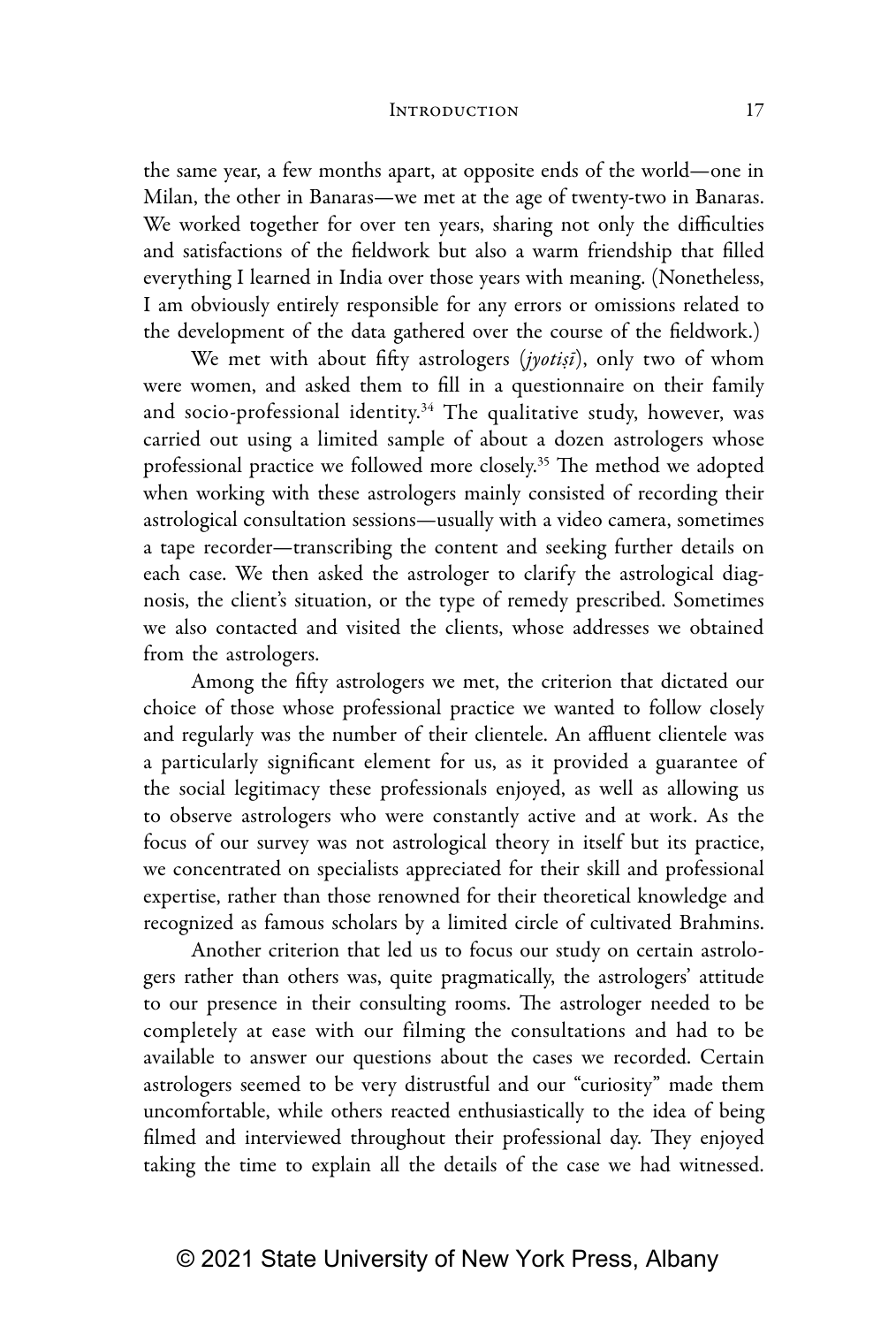Our work was evidently facilitated by this latter attitude, and it is mainly this group that is represented in this book. Beyond their natural generosity, these astrologers' willingness to welcome us into their consultation rooms was probably also motivated by the fact that a Westerner with a video camera, filming divinatory declarations, confers a certain prestige and international brilliance upon an astrologer in the eyes of his clients. Nonetheless, this availability also reveals the good faith with which these professionals carry out their work and, moreover, their confidence in the value of their services. Our gaze was a constant examination and judgment of the "truth" of the diagnoses formulated, and the "efficacy" of the treatments prescribed. Accepting our filming of the consultations and our analysis of the contents of the recordings implied that we would possibly have proof of the astrologer's incompetence or dishonesty. But this thought does not seem to ever have crossed the minds of the professionals with whom we worked.

Over our months of assiduous participation in the consultations, for some astrologers we became an integral part of their professional team. Along with the ritual specialists, the secretary, the tea boy, and all the staff that gravitate toward the astrologer, there were also the two ethnographers, one with a video camera, the other with a sound recorder and a notebook. A significant development in this respect is the fact that when my last fieldwork was coming to an end, the astrologer Shree Kanth Shastri asked Sunita to become his assistant. Although Sunita has no specific training in astrology, her familiarity with the astrologer's daily work and her ability to develop empathetic relationships with the clients led the astrologer to ask her to continue to be a part of his professional team, and to learn the profession of astrologer.

When astrologers allowed us to film the consultations, the clients, for their part, never seemed uncomfortable with our presence in the consultation room and they rarely asked us about our work (what seemed to interest them more was to discover whether we were married or single women, or whether I knew Sonia Gandhi). Dialogues between clients and astrologers are not designed as a private and confidential interaction, and most astrological consultations are public sessions that everyone can attend.

Divinatory sessions are very rarely one-to-one discussions. Generally people go to an astrologer as a group: the husband and wife, with or without the children, a parent and a child, a brother and sister, an uncle and his nephew, two or three friends, and so on. During a consultation,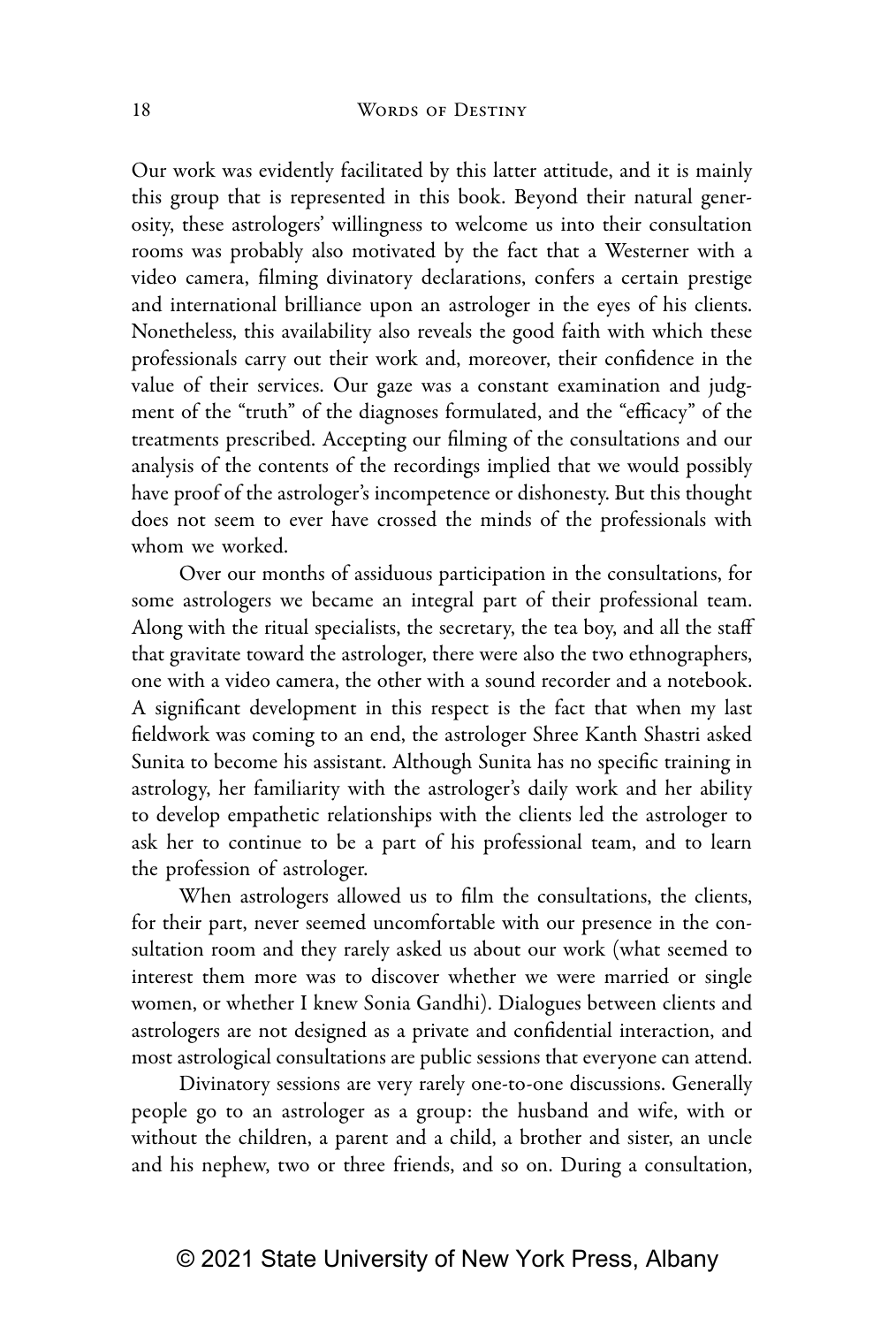it is normally the "companion" who questions the astrologer while the owner of the horoscope, or the person who is having his hand read, just listens, as if there were a sort of modesty involved in the revelation of a destiny. In addition, the owner of the horoscope is often not even present at the consultation and it is close family or friends who ask about his destiny on his behalf. As we will see in many examples throughout this study, women most often go to see the astrologer with the horoscopes of different members of the family, to ask for advice for their children or husbands. Women and men represent a more or less equal proportion of the astrologer's clients, but the women who go generally do so to show the horoscope of someone close to them. On this subject, one astrologer said, "Hindustani women have this quality (*guṇ*), they always want their children to follow the right path, the husband to do the right thing, family members to do the right thing, that's why they go to the astrologer, because they want to know what should or should not be done." Astrology is a means by which women try to enhance their power of intervention in the family situation.

With regard to the social background of astrologers' clients, to start with one must distinguish between those who consult an astrologer on a regular basis, for all kinds of problems, and those who only consult on an occasional basis, for specific reasons. The first category includes families belonging to the middle and upper classes, generally living in urban areas. They have every newborn baby's horoscope calculated and they go to an astrologer regularly to resolve problems or make choices. These clients generally have a high level of education (high school diploma or university degrees) and do not necessarily live in Banaras: they are often families who come from other urban centers in North India, or large Indian metropolises, specifically to consult one of the sacred town's astrologers

In the second category we find poor or low-caste families, who live in Banaras or the surrounding villages and who do not have a horoscope. This type of client uses astrological consultation only in specific circumstances, for example, when they have to arrange a marriage or plan to buy a piece of land. When dealing with this type of client, astrologers use methods of divination other than the horoscope, for example, reading the almanac or geomancy. For common problems and everyday difficulties, these poorer families usually consult an "exorcist" (*ojhā*, *sokhā*) or a "sorcerer" (*tantr-mantr*) instead of an astrologer. These practitioners, who generally belong to the lower castes (particularly the exorcists), attribute